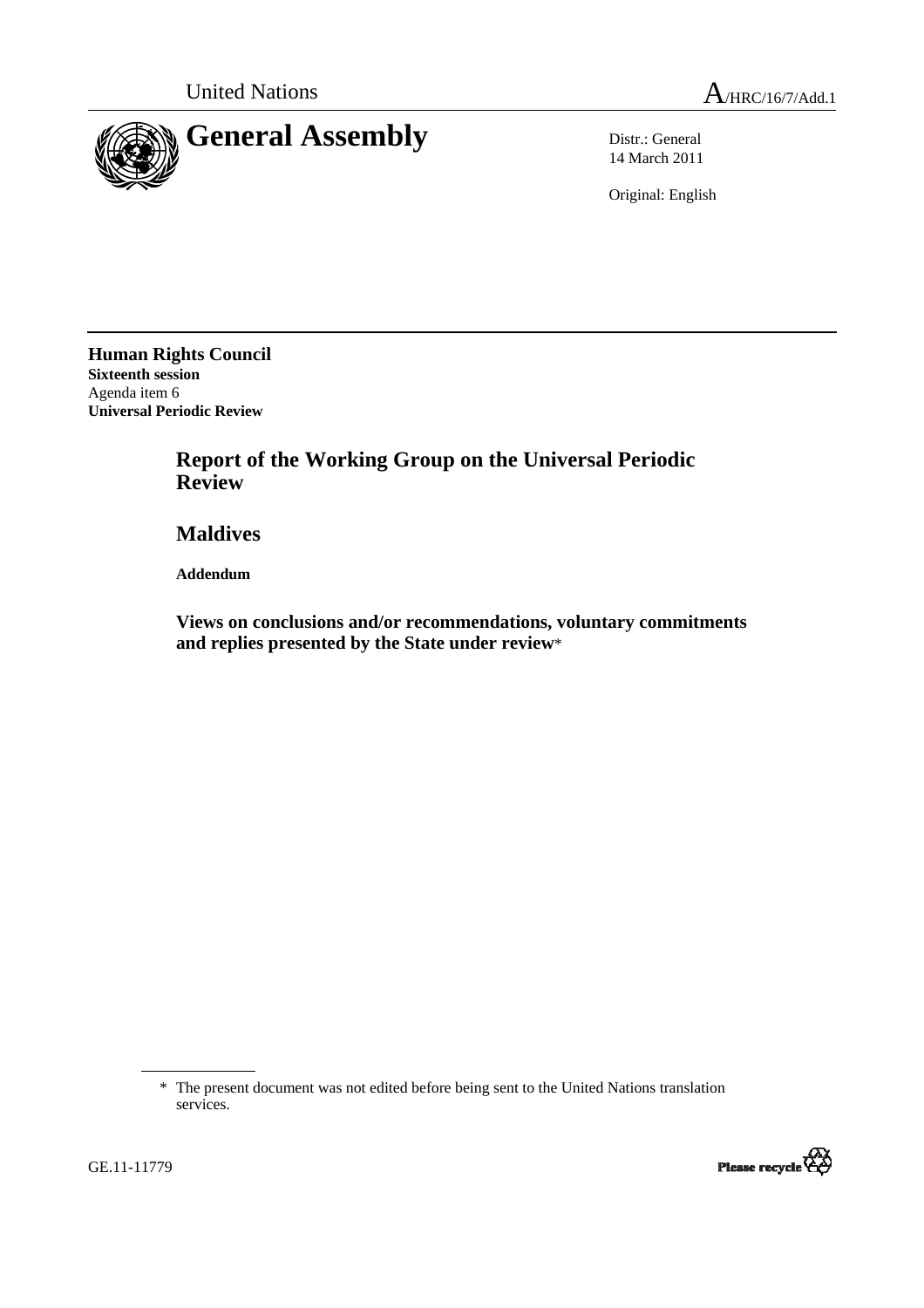## **Maldives Response to Recommendations as Published in the Report of the Working Group on the Universal Periodic Review (A/HRC/16/7)**

The Maldives wishes to note that the below responses to the received recommendations are subject to normal democratic procedures in the country, in particular parliamentary approval.

- 100.1 The Maldives accepts this recommendation.
- 100.2. The Maldives accepts this recommendation.
- 100.3. The Maldives accepts this recommendation.
- 100.4. The Maldives accepts this recommendation.
- 100.5. The Maldives partially accepts this recommendation.

The Maldives accepts the recommendation to sign/ratify the Optional Protocol to the ICESCR and the ICRMW. It accepts the recommendation to ratify the CPED having already signed the Convention. It accepts the recommendation to sign/ratify the CPRD. It does not accept the recommendation to sign/ratify the Second Optional Protocol to the ICCPR.

100.6 The Maldives rejects this recommendation.

Notwithstanding, the Maldives is committed to maintaining a moratorium on the death penalty as its recent vote at the UN General Assembly demonstrates.

- 100.7 The Maldives accepts this recommendation.
- 100.8 The Maldives accepts this recommendation.
- 100.9 The Maldives partially accepts this recommendation.

The Maldives accepts the recommendation to sign/ratify ICRMW. However, the Maldives reserves the right to introduce reservations to certain articles, including those relating to freedom of religion, in line with the Constitution of the Maldives.

100.10 Partially accepts.

The Maldives accepts the recommendation to ratify the Core ILO Conventions. The Maldives cannot accept to sign/ratify the 1951 Refugee Convention or its 1967 Protocol at the present time due to financial and technical capacity constraints.

100.11 Partially accepts

The Maldives accepts the recommendation to ratify the Rome Statute of the ICC. The Maldives cannot accept to sign/ratify the 1951 Refugee Convention or its 1967 Protocol at the present time due to financial and technical capacity constraints.

- 100.12 The Maldives accepts this recommendation.
- 100.13 The Maldives accepts this recommendation.
- 100.14 The Maldives cannot accept this recommendation.

Notwithstanding, the Maldives does commit, as per recommendation 100.91, to begin awareness-raising and public debate around the issue of freedom of religion and religious tolerance.

100.15 The Maldives partially accepts this recommendation.

The Maldives cannot accept the recommendation to review and withdraw the reservation under Article 18 of the ICCPR. The Maldives cannot accept the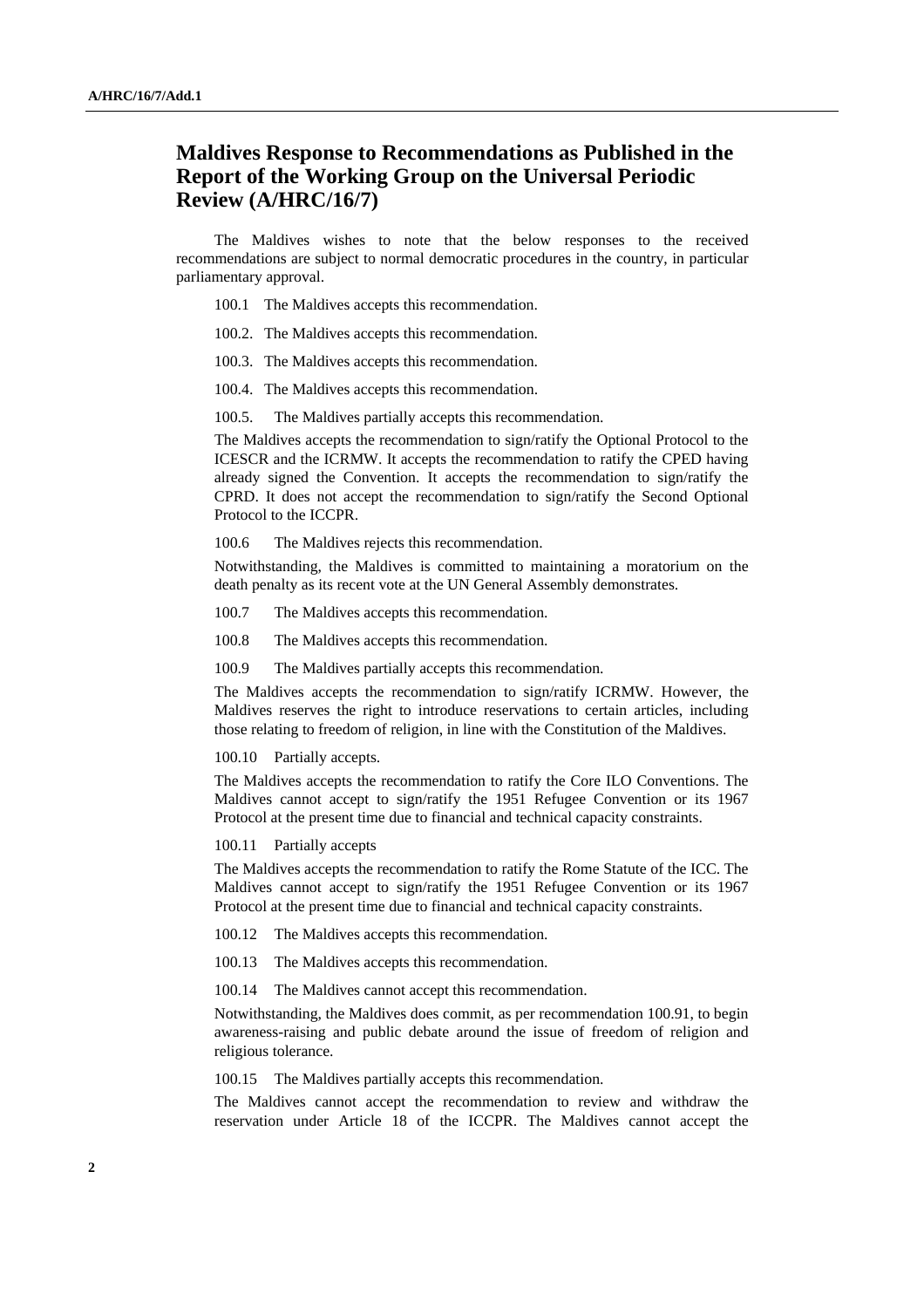recommendation to review and withdraw the reservation under Article 14 of the CRC. Regarding Article 21 of the CRC, the Maldives accepts to begin consultations with relevant national authorities and other Islamic countries which have not maintained a reservation on this article, with a view to submitting an interpretative declaration clarifying that alternative forms of care (Kafaalaath under Islamic Shariah) are practiced in the Maldives. Such a declaration, if accepted, would allow the Maldives to remove its reservation to Article 21. Further, the Maldives agrees to remove its reservation from paragraphs  $1(a)$ ,  $1(b)$ ,  $1(e)$  and  $1(g)$  and  $1(h)$  and  $2$  of Article 16 of CEDAW.

100.16 The Maldives partially accepts this recommendation.

The Maldives accepts the recommendation to continue to cooperate with human rights mechanisms. For the Maldives' position on the recommendation to reconsider their reservations under ICCPR, CEDAW and CRC, see 100.15.

100.17 The Maldives partially accepts this recommendation.

For the Maldives' position on the recommendation to reconsider their reservations under ICCPR, CEDAW and CRC, see 100.15.

100.18 The Maldives cannot accept this recommendation.

100.19 The Maldives takes note of this recommendation.

The Maldives cannot accept the recommendation to review and withdraw the reservation under Article 18 of the ICCPR. The Maldives cannot accept the recommendation to review and withdraw the reservation under Article 14 of the CRC. Regarding Article 21 of the CRC, the Maldives accepts to begin consultations with relevant national authorities and other Islamic countries which have not maintained a reservation on this article, with a view to submitting an interpretative declaration clarifying that alternative forms of care (Kafaalaath under Islamic Shariah) are practiced in the Maldives. Such a declaration, if accepted, would allow the Maldives to remove its reservation to Article 21.

100.20 The Maldives partially accepts this recommendation.

See 100.15.

100.21 The Maldives takes note of this recommendation.

For the Maldives' position on the recommendation to reconsider their reservations under ICCPR, CEDAW and CRC, see 100.15.

100.22 The Maldives accepts this recommendation.

100.23 The Maldives accepts this recommendation.

100.24 The Maldives accepts this recommendation.

100.25 The Maldives accepts this recommendation.

100.26 The Maldives accepts this recommendation.

100.27 The Maldives accepts this recommendation.

100.28 The Maldives accepts this recommendation.

100.29 The Maldives accepts this recommendation.

100.30 The Maldives accepts this recommendation.

100.31 The Maldives accepts this recommendation.

100.32 The Maldives accepts this recommendation.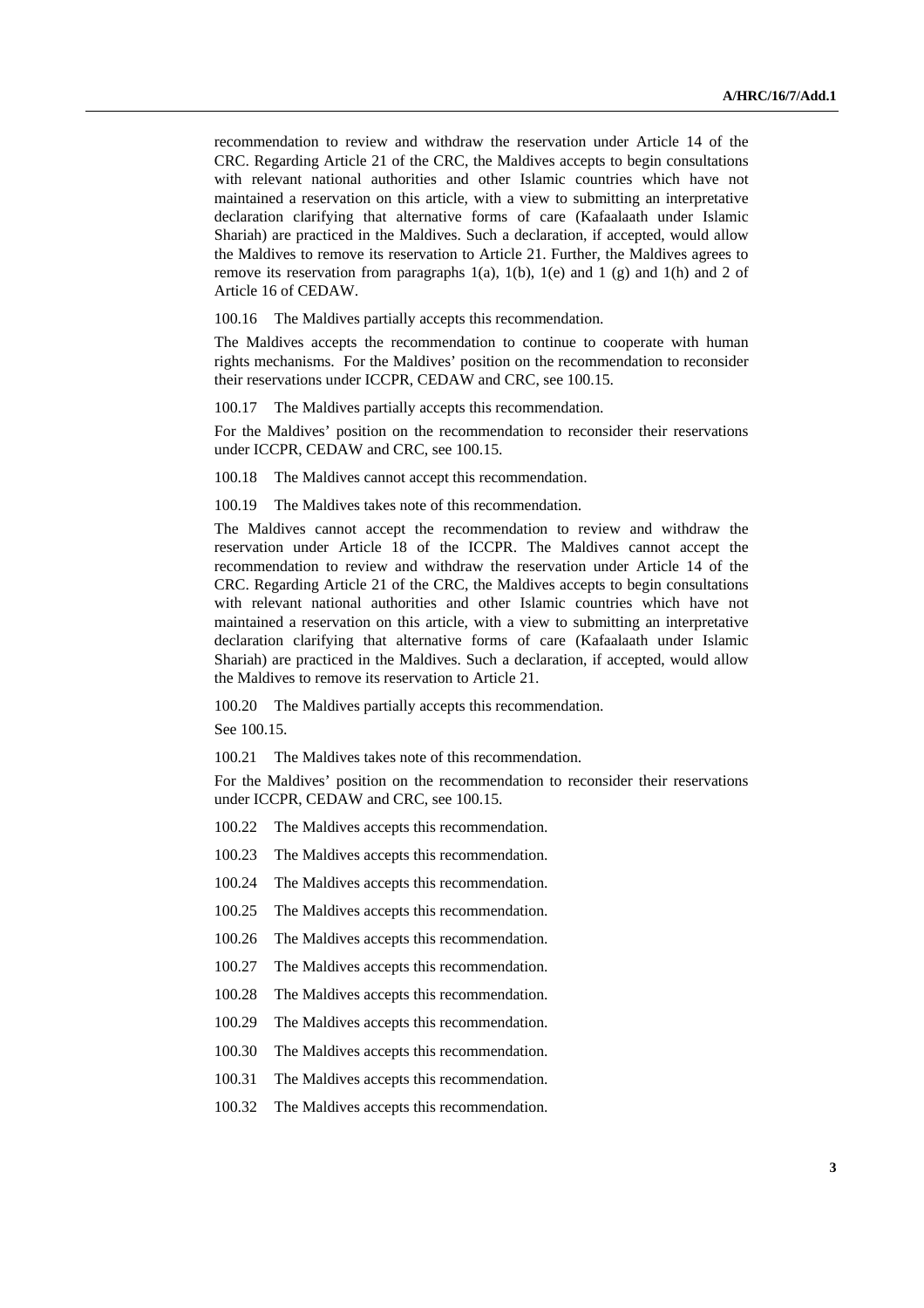The Human Rights Commission of the Maldives (HRCM) is fully independent. Making the HRCM fully Paris Principle-compliant would require an amendment to relevant legislation in order to remove the requirement that Commissioners are Sunni Muslims.

- 100.33 The Maldives accepts this recommendation.
- 100.34 The Maldives accepts this recommendation.
- 100.35 The Maldives accepts this recommendation.
- 100.36 The Maldives accepts this recommendation.
- 100.37 The Maldives accepts this recommendation.
- 100.38 The Maldives cannot accept this recommendation.

The Maldives believes that human rights and fundamental freedoms are universal values and are not subject to local traditions, customs or morals.

- 100.39 The Maldives accepts this recommendation.
- 100.40 The Maldives accepts this recommendation.
- 100.41 The Maldives accepts this recommendation.
- 100.42 The Maldives accepts this recommendation.
- 100.43 The Maldives accepts this recommendation.
- 100.44 The Maldives accepts this recommendation.
- 100.45 The Maldives accepts this recommendation.
- 100.46 The Maldives accepts this recommendation.
- 100.47 The Maldives accepts this recommendation.
- 100.48 The Maldives accepts this recommendation.

The Maldives Constitution grants equal rights and opportunities to all its citizens, including access to health, education, housing, professions, etc. However, under Shariah law, the children of unmarried parents cannot claim inheritance from their father unless expressly provided for in the will.

- 100.49 The Maldives accepts this recommendation.
- 100.50 The Maldives cannot accept this recommendation.
- 100.51 The Maldives cannot accept this recommendation.
- 100.52 The Maldives cannot accept this recommendation.
- 100.53 The Maldives cannot accept this recommendation.
- 100.54 The Maldives cannot accept this recommendation.
- 100.55 The Maldives partially accepts this recommendation.

The new draft Penal Code currently before the People's Majlis is the first of its kind, designed to combine Shariah law with international human rights law and best practice. Notwithstanding, the new draft Penal Code does include provisions on corporal punishment.

100.56 The Maldives takes note of this recommendation.

The Maldives is committed to maintaining a moratorium on the death penalty as its recent vote at the UN General Assembly demonstrates.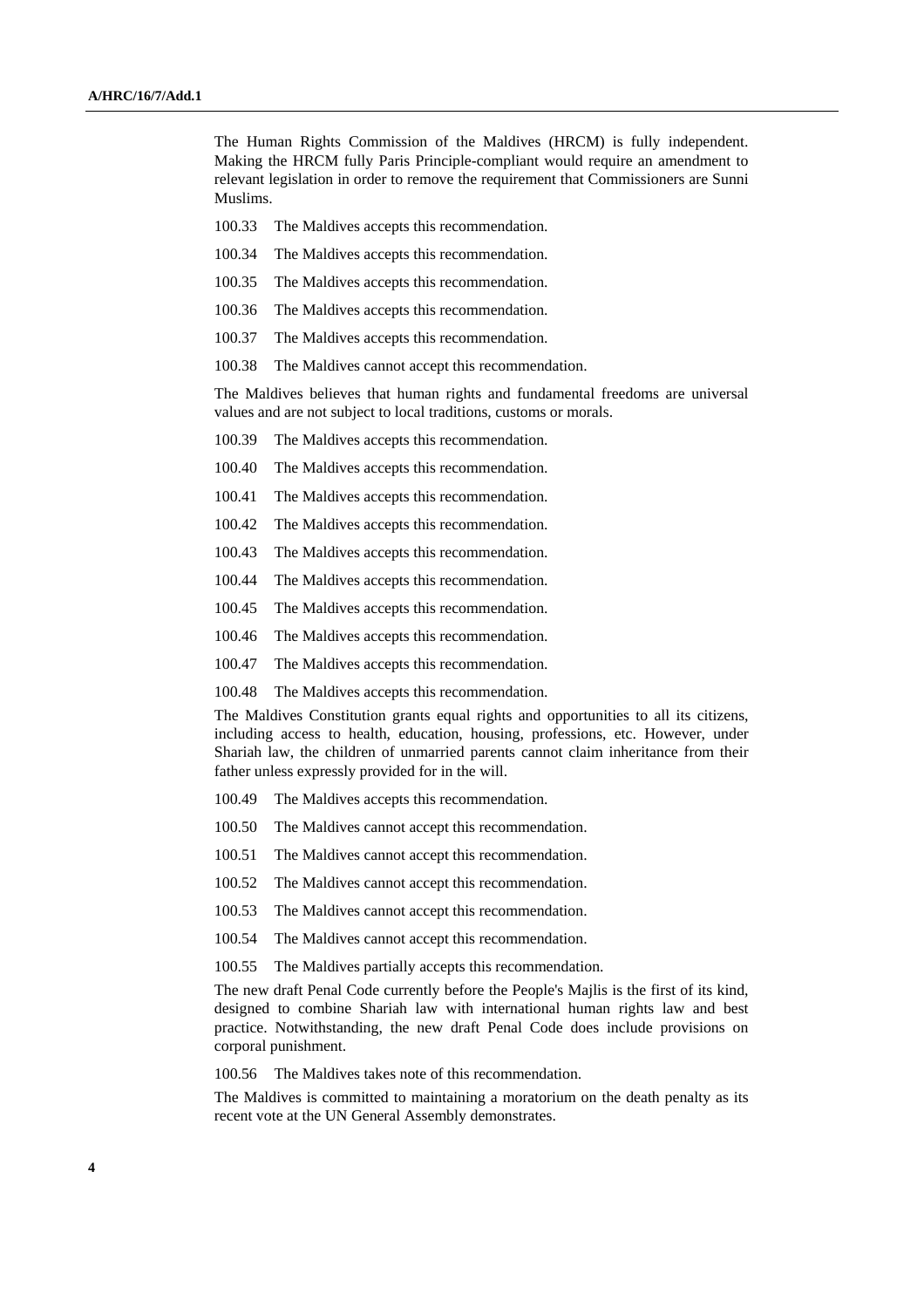100.57 The Maldives takes note of this recommendation. See 100.56.

100.58 The Maldives accepts to begin wider consultations on this matter.

The Maldives accepts to consult with relevant national and international authorities to assess whether the application of corporal punishment, as currently practiced in the Maldives, is compatible with the Maldives' international obligations under the Convention against Torture and other Cruel, Inhuman or Degrading Treatment (CAT), and also whether the newly-independent judiciary in the country has the capacity, at present, to pass down such punishments in a manner fully consistent with the Maldives Constitution and international human rights law, in particular those provisions dealing with non-discrimination on the basis of gender.

100.59 The Maldives accepts this recommendation.

100.60 The Maldives partially accepts this recommendation.

The Maldives is committed to taking a wide-range of actions to eliminate violence against women. With regard to Article 16 of CEDAW, see 100.15.

100.61 The Maldives partially accepts this recommendation. See 100.60.

100.62 The Maldives accepts this recommendation.

100.63 The Maldives accepts this recommendation.

100.64 The Maldives accepts this recommendation.

100.65 The Maldives accepts this recommendation.

100.66 The Maldives accepts this recommendation.

100.67 The Maldives accepts this recommendation.

100.68 The Maldives accepts this recommendation.

100.69 The Maldives accepts this recommendation.

100.70 The Maldives accepts this recommendation.

100.71 The Maldives accepts this recommendation.

100.72 The Maldives accepts this recommendation.

100.73 The Maldives accepts this recommendation.

100.74 The Maldives accepts this recommendation.

100.75 The Maldives accepts this recommendation.

100.76 The Maldives accepts this recommendation.

100.76 The Maldives accepts this recommendation.

100.77 The Maldives accepts this recommendation.

100.78 The Maldives accepts this recommendation.

100.79 The Maldives accepts this recommendation.

100.80 The Maldives accepts this recommendation.

100.81 The Maldives accepts this recommendation.

100.82 The Maldives accepts this recommendation.

100.83 The Maldives accepts this recommendation.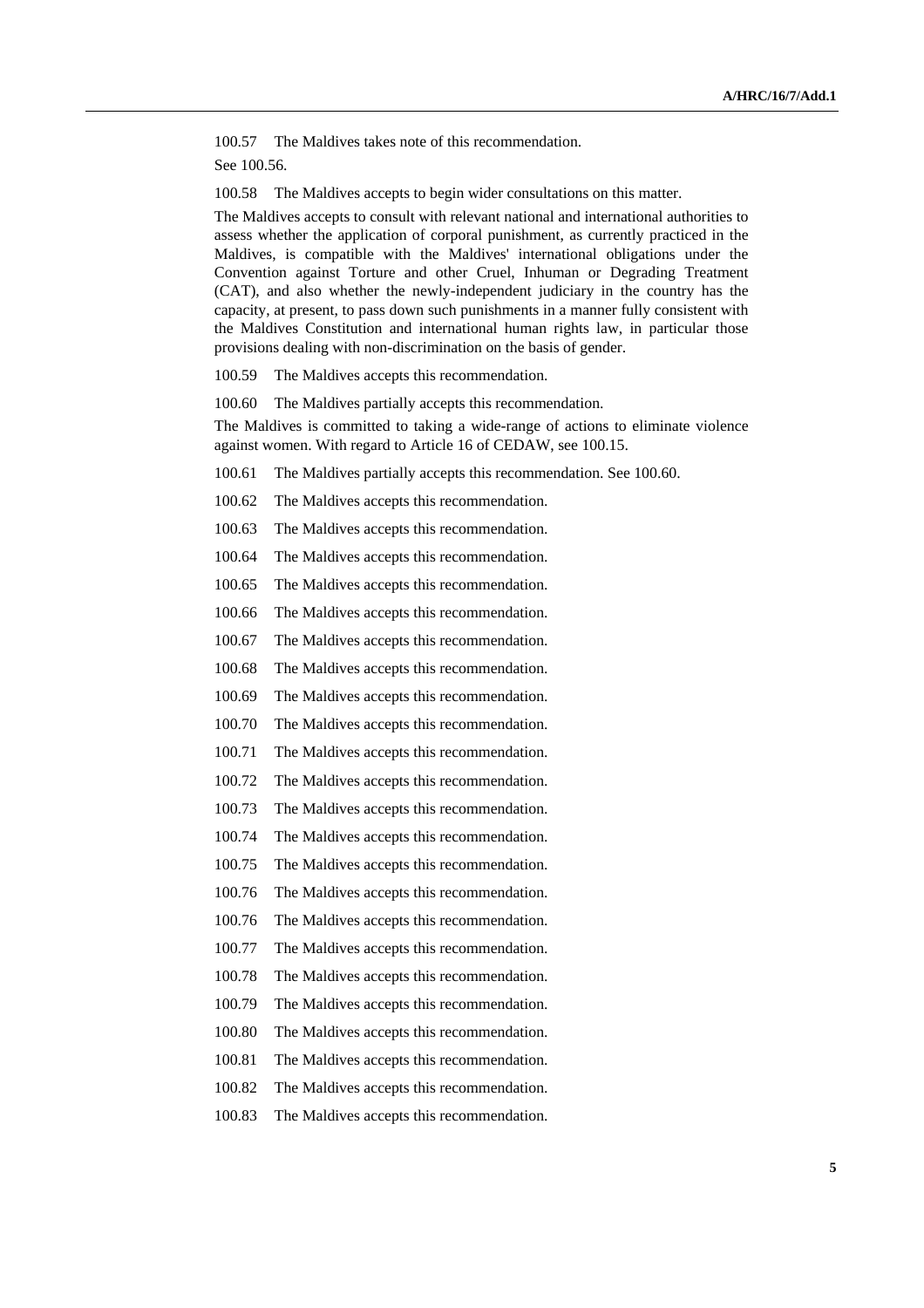- 100.84 The Maldives accepts this recommendation.
- 100.85 The Maldives accepts this recommendation.
- 100.86 The Maldives accepts this recommendation.
- 100.87 The Maldives accepts this recommendation.
- 100.88 The Maldives cannot accept this recommendation.

The Maldives does commit, as per recommendation 100.91, to begin awarenessraising and public debate around the issue of freedom of religion and religious tolerance.

100.89 The Maldives cannot accept this recommendation.

The Maldives does commit, as per recommendation 100.91, to begin awarenessraising and public debate around the issue of freedom of religion and religious tolerance.

100.90 The Maldives cannot accept this recommendation.

The Maldives does commit, as per recommendation 100.91, to begin awarenessraising and public debate around the issue of freedom of religion and religious tolerance.

100.91 The Maldives accepts this recommendation.

The Maldives commits to begin domestic awareness-raising and an open public debate on religious issues. Moreover, bearing in mind that perceptions of human rights and religion in the Maldives are heavily influenced by relevant international debates and norms, the Maldives requests international support to host, in 2012, a major international conference on modern Sharia jurisprudence and human rights.

100.92 The Maldives cannot accept this recommendation.

The Maldives does commit, as per recommendation 100.91, to begin awarenessraising and public debate around the issue of freedom of religion and religious tolerance.

100.93 The Maldives accepts this recommendation.

100.94 The Maldives cannot accept this recommendation.

Notwithstanding it is important to note that non-Muslims are free to practice their own religion in private.

100.95 The Maldives cannot accept this recommendation.

Please refer to clarification under recommendations 100.90 and 100.91 above.

100.96 The Maldives cannot accept this recommendation.

Please refer to clarification under recommendations 100.90 and 100.91 above.

100.97 The Maldives cannot accept this recommendation.

Please refer to clarification under recommendations 100.90 and 100.91 above.

100.98 The Maldives cannot accept this recommendation.

Please refer to clarification under recommendations 100.90 and 100.91 above.

100.99 The Maldives cannot accept this recommendation.

Please refer to clarification under recommendations 100.90 and 100.91 above.

100.100 The Maldives takes note of this recommendation.